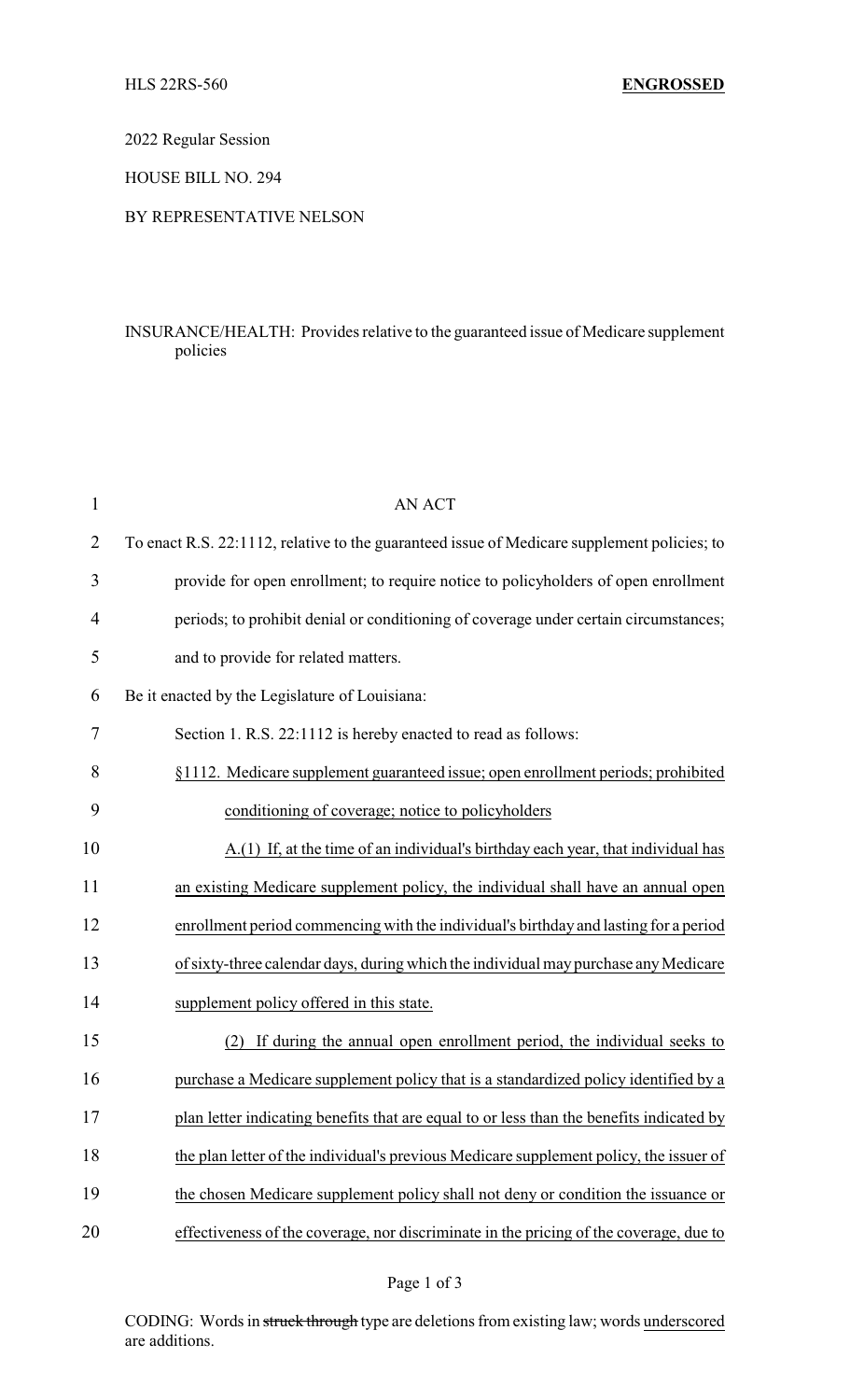| $\mathbf{1}$   | health status, claims experience, receipt of health care, or a medical condition of the |
|----------------|-----------------------------------------------------------------------------------------|
| $\overline{2}$ | individual.                                                                             |
| 3              | B.(1) If an individual is eligible for Medicare coverage and does not have an           |
| 4              | existing Medicare supplement policy, but maintained health insurance coverage           |
| 5              | through the individual's employer at the time the individual became eligible for        |
| 6              | Medicare coverage, the individual shall have an open enrollment period commencing       |
| 7              | with the termination date of the individual's employer-based health insurance           |
| 8              | coverage and lasting for a period of sixty-three calendar days, during which the        |
| 9              | individual may purchase any Medicare supplement policy offered in this state.           |
| 10             | (2) If during the open enrollment period, the individual seeks to purchase a            |
| 11             | Medicare supplement policy that is a standardized policy identified by a plan letter    |
| 12             | for which federal law currently provides a guaranteed issue right at the time of the    |
| 13             | individual's initial eligibility for Medicare coverage, the issuer of the chosen        |
| 14             | Medicare supplement policy shall not deny or condition the issuance or effectiveness    |
| 15             | of the coverage, nor discriminate in the pricing of the coverage, due to health status, |
| 16             | claims experience, receipt of health care, or a medical condition of the individual.    |
| 17             | C. A Medicare supplement policy issuer shall provide notice of the annual               |
| 18             | open enrollment period for eligible Medicare supplement policyholders at the time       |
| 19             | the application is made for a Medicare supplement policy or certificate. The notice     |
| 20             | shall be in a form prescribed by the commissioner.                                      |
|                |                                                                                         |

## DIGEST

The digest printed below was prepared by House Legislative Services. It constitutes no part of the legislative instrument. The keyword, one-liner, abstract, and digest do not constitute part of the law or proof or indicia of legislative intent. [R.S. 1:13(B) and 24:177(E)]

HB 294 Engrossed 2022 Regular Session Nelson

**Abstract:** Requires the guaranteed issue of Medicare supplement policies and prohibits the denial or conditioning of coverage under certain conditions.

Proposed law requires an annual open enrollment period to begin on the birthday of an individual who has an existing Medicare supplement policy. Requires the annual open enrollment period to last for 63 calendar days, during which time the individual may purchase any Medicare supplement policy offered in this state.